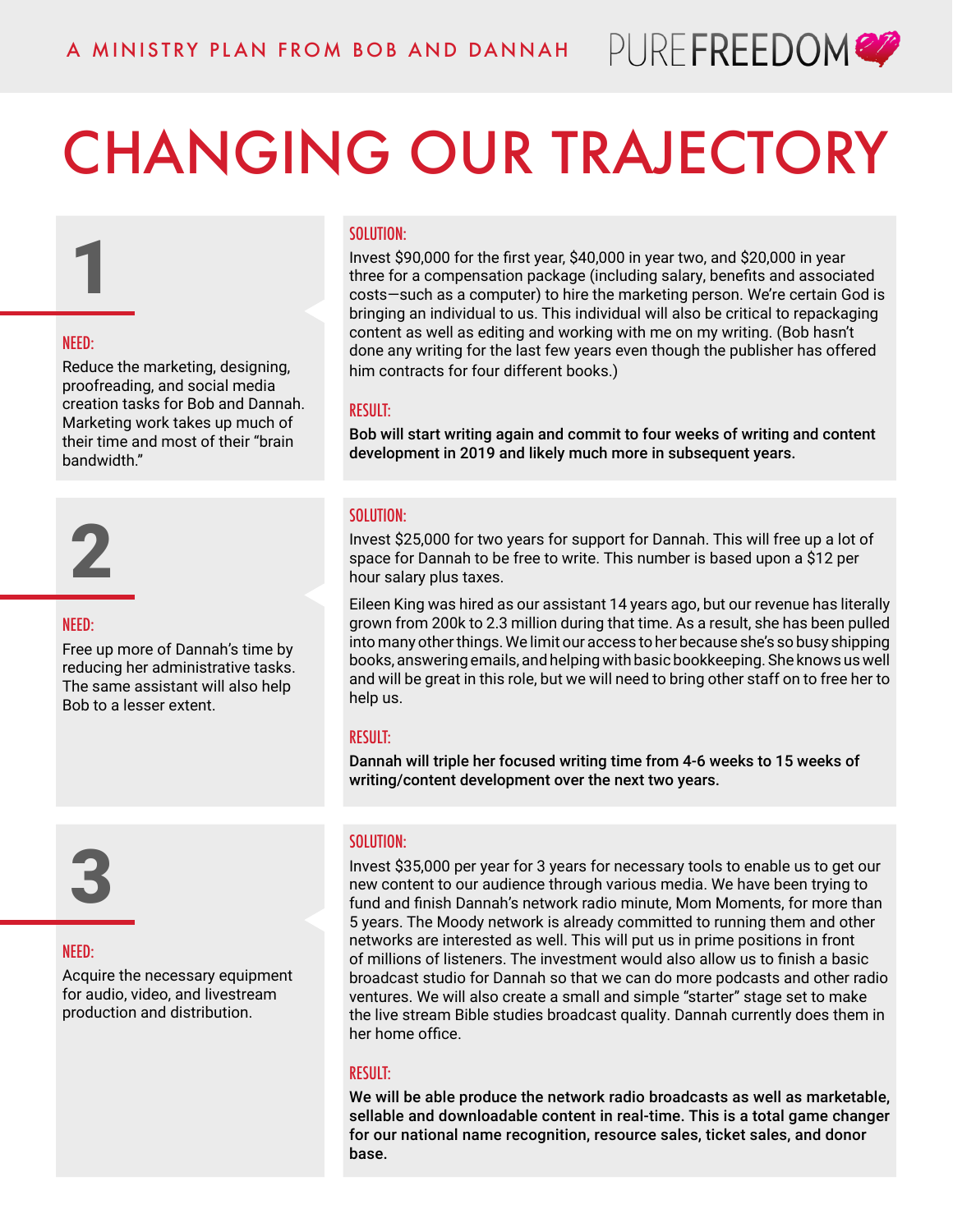# 4

#### NEED:

Born to be Brave was very successful last year and the Lord used it to bear a lot of fruit in the lives of fathers and sons. More and more communities are asking for the event.



#### NEED:

Staff and programming support in the Dominican Republic.

## 6

#### NEED:

The successful launch of the Pajama Party Tour in the fall of 2019.

#### SOLUTION:

An investment of \$60,000 would provide the necessary funding to cover the projected deficit for the fall of 2018 and spring of 2019 Born to be Brave events. God is opening the door this fall for us to return to a number of markets that we were in a year ago which will allow us to grow brand awareness for Born to be Brave. In addition, we will be heading to Florida and the West Coast with the event in the spring.

#### RESULT:

Born to be Brave will be fully developed and have a national presence. We will also have the ability to create simple follow up materials that keep dads and sons engaged all year long.

#### SOLUTION:

Over the next few months the leadership team at Pure Freedom will be discussing the future of the ministry in the DR. Marlene and Irving Flete are doing an incredible job of leading the ministry to touch the lives of leaders and others in their home country. \$10,000 in funding will help with programming and staff needs.

#### RESULT:

The Mighty Oaks Prayer Retreat this fall will be fully funded and will raise up other leaders within the Pure Freedom ministry in the DR. The team in the DR will be able to expand with some part time help and help with other programing this coming year.

#### SOLUTION:

The Masterpiece World Tour will finish its third season this spring, and this fall we will relaunch the Pajama Party Tour. This tour first debuted over five years ago and is in need of a number of upgrades. The investment to re-develop this event is \$75,000.

#### RESULT:

The Pajama Party tour will be updated and will run for 120-130 events over 3 years. The team will create a God-glorifying, fun event that brings moms and daughters closer to each other and closer to Jesus.

#### WHERE WE ARE

Over the last six months the Pure Freedom team has been seeking the Lord about our direction for the next two to three years. Through much prayer and many discussions, the Lord has made it clear that this Changing our Trajectory plan is the direction. This was made abundantly clear when a partner in ministry committed to covering parts one through three over the next three years.

#### WHAT WE NEED



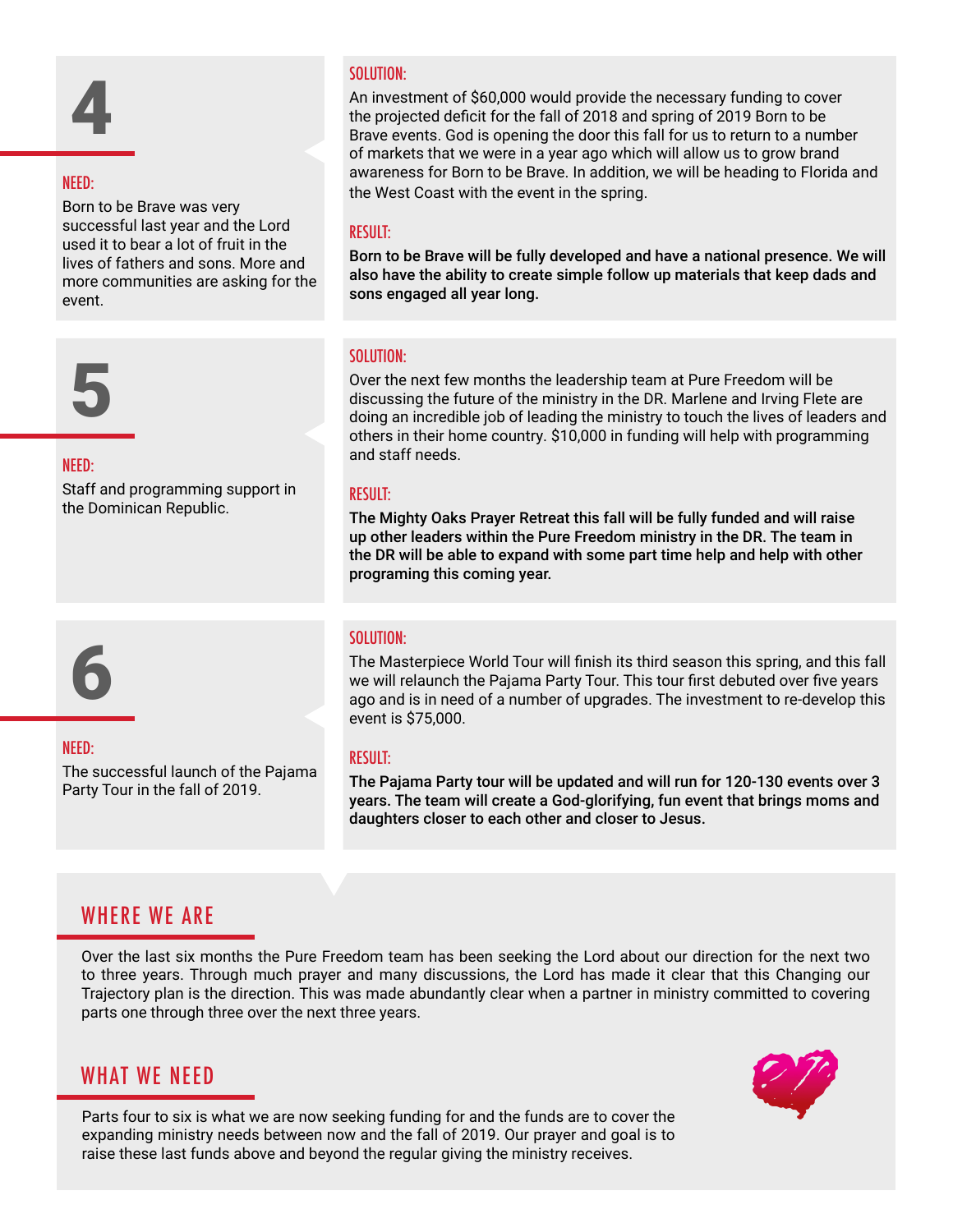## TRAJECTORY CAMPAIGN GOAL \$450,000

### NEED

### **GOAL**

| <b>MARKETING PROGRAM</b>          | \$150,000 funded |  |  |
|-----------------------------------|------------------|--|--|
| <b>ASSISTANT FOR DANNAH</b>       | \$50,000 funded  |  |  |
| PRODUCTION COST/STUDIO            | \$100,000 funded |  |  |
| <b>BORN TO BE BRAVE</b>           | \$65,000         |  |  |
| <b>MIGHTY OAKS RETREAT</b>        | \$10,000         |  |  |
| <b>PAJAMA PARTY</b>               | \$75,000         |  |  |
| <b>TOTAL FUNDED</b>               | \$300,000        |  |  |
| <b>TOTAL TO COMPLETE CAMPAIGN</b> | \$150,000        |  |  |

### 70% TOWARDS THE GOAL